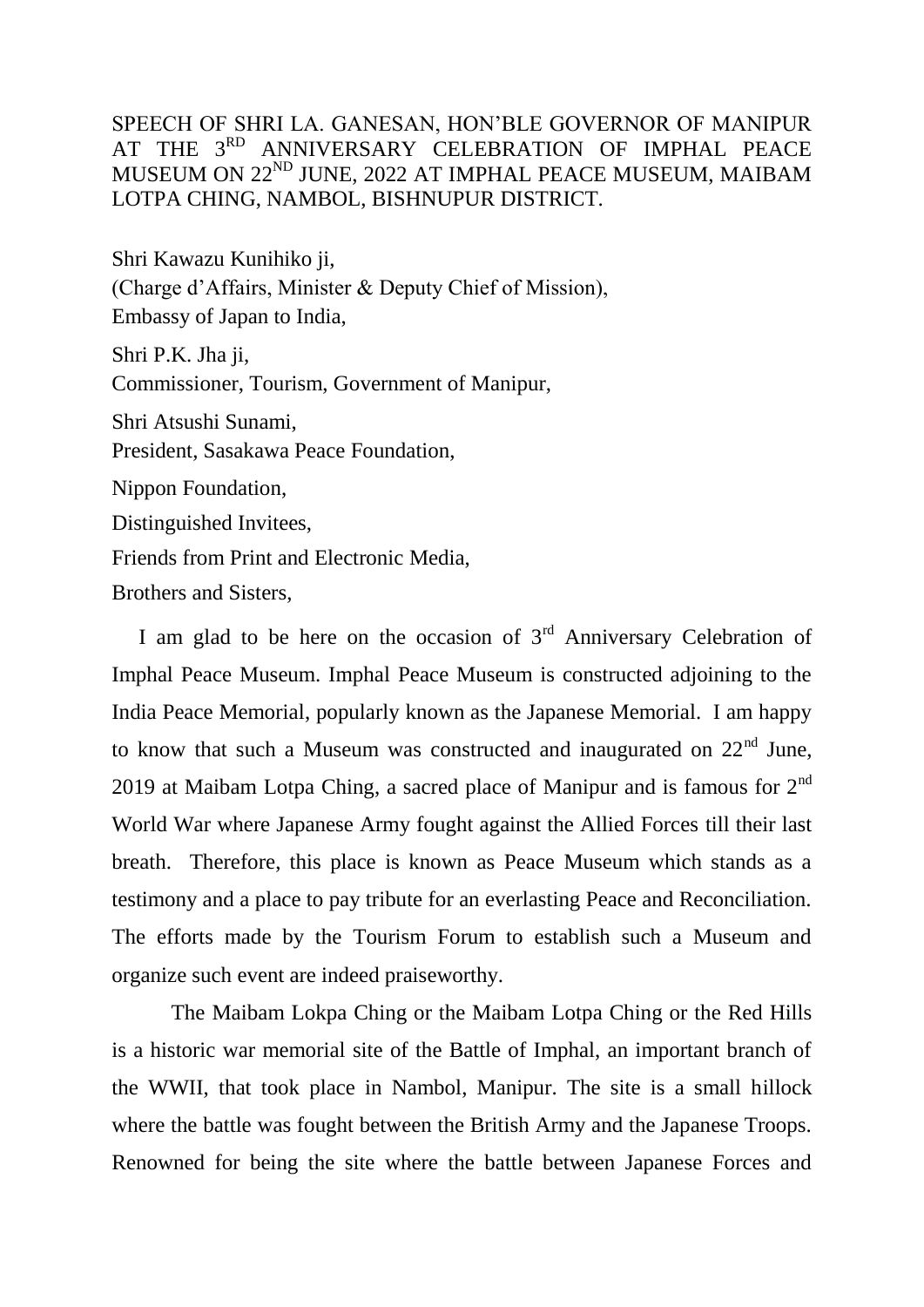British Army in the World War II was fought, the Maibam Lokpa Ching is one of the important places in the history of Manipur. Tourists visiting the tourist attraction will come across a monument in the Maibam Lokpa Ching that is built in the memory of the Japanese Martyrs who sacrificed their lives in this fierce battle. Other than this, there is a manicured garden that has beautiful green plants and flowers that appears to be pleasing to the eyes. Not just this, but Japanese visit Imphal to pay respect to the soldiers of the unfortunate incident.

 This Museum now displays and depicts hardships experienced by the people of Manipur during the war and how Manipur which was a peaceful State and the people had to flee from the ravages of war. Most fascinatingly, the Museum also displays a special Calligraphy Signature presented by the Prime Minister of Japan Shinzo Abe with the word: "**Heiwa**" meaning "**Peace**". It is also gratifying to note that the Museum is among the most visited tourist place in Manipur with more than 28,000 visited in the last two years even though more than 8 (eight) months were closed down due to the COVID-19 pandemic.

In many ways, the  $2<sup>nd</sup>$  World War had made Manipur leap from the  $19<sup>th</sup>$ century living to the  $20<sup>th</sup>$  century. It is quite unbelievable that such a decisive battle was fought in Manipur and Manipur with only about 5.5 lakh population at that time hosted over 1.20 lakh soldiers from different countries. When we now look at the present site, we wonder how such a decisive battle could have been fought. The people of Manipur suffered a lot during the war with many families running helter-skelter and Imphal I am told was almost devoid of people during the war. The untold miseries faced by the people of Manipur then were never brought out to the fore. It is nearly seven decades now but people still talk about the deaths caused during the bombing of Khurai Chingangbam Mandap. Manipur had fought many wars with their neighbours but had never used weapons of such nature which caused havoc killing tens and hundreds.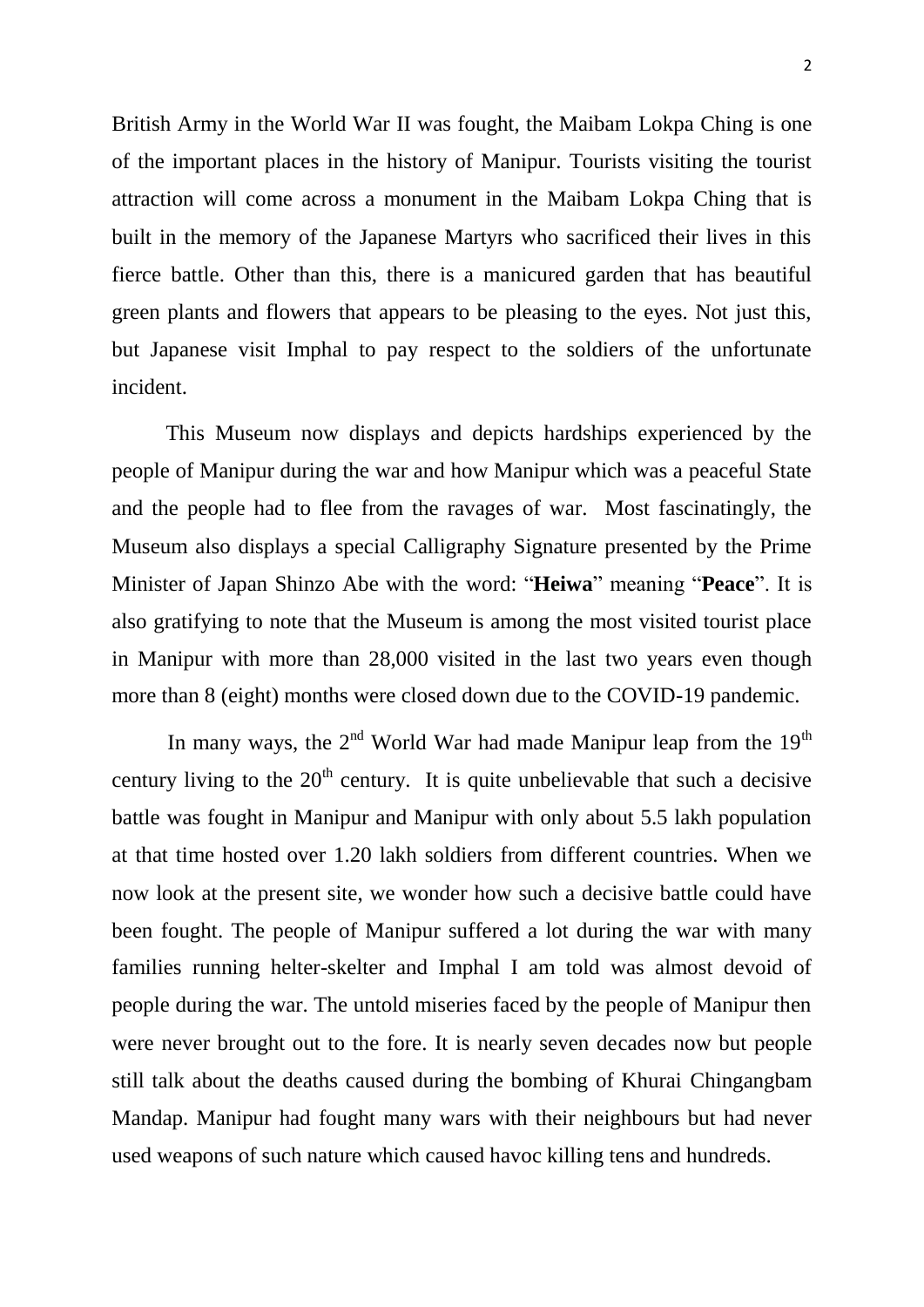It is a matter of great satisfaction to note that today the Imphal Peace Museum has become the hallmark and testimony of the strong historical connection which the people of Manipur have with Japan. I have also been given to understand that Nippon Foundation and Sasakawa Peace Foundation funded Imphal Peace Museum with the land sponsored by Manipur Tourism Department and implemented by Manipur Tourism Forum and Imphal Campaign Foundation. This effort will bring together the two sides and will be a platform for reconciliation, love and peace. There is however a need for further research to find out citizens of which countries fought during the Battle of Imphal so that representatives of these countries are invited to make it fully inclusive. If I may add, more research is needed to be carried out on the battle sites and these sites need to be preserved and restored in a meaningful manner with proper memorials or monuments erected and maintained so that future generations can understand the sacrifices made from both sides while also spreading the message of peace and affirming that war benefits no nation. I am fully confident that Manipur Tourism Forum will leave no stone unturned to achieve their goals.

The State Government and the Forum can assist families of those who laid down their lives to visit these sites and pay homage to their ancestors and family members. I am sure that if these sites are maintained well, these will become pilgrimages for all from across the globe.

Tourism is the fastest track for socio-economic development the world over. Its multiplier effect in employment generation is unmatched. Its vital role in poverty alleviation and economic growth is well-recognized.

 The States of North East Region are blessed with nature's bounty. Their wooded mountains, deep gorges with winding rivers, rolling hills and lush green valleys are an exquisite picture of scenic beauty. The region is the treasure house of bio-diversity, flora and fauna. The colourful and rich heritage added to